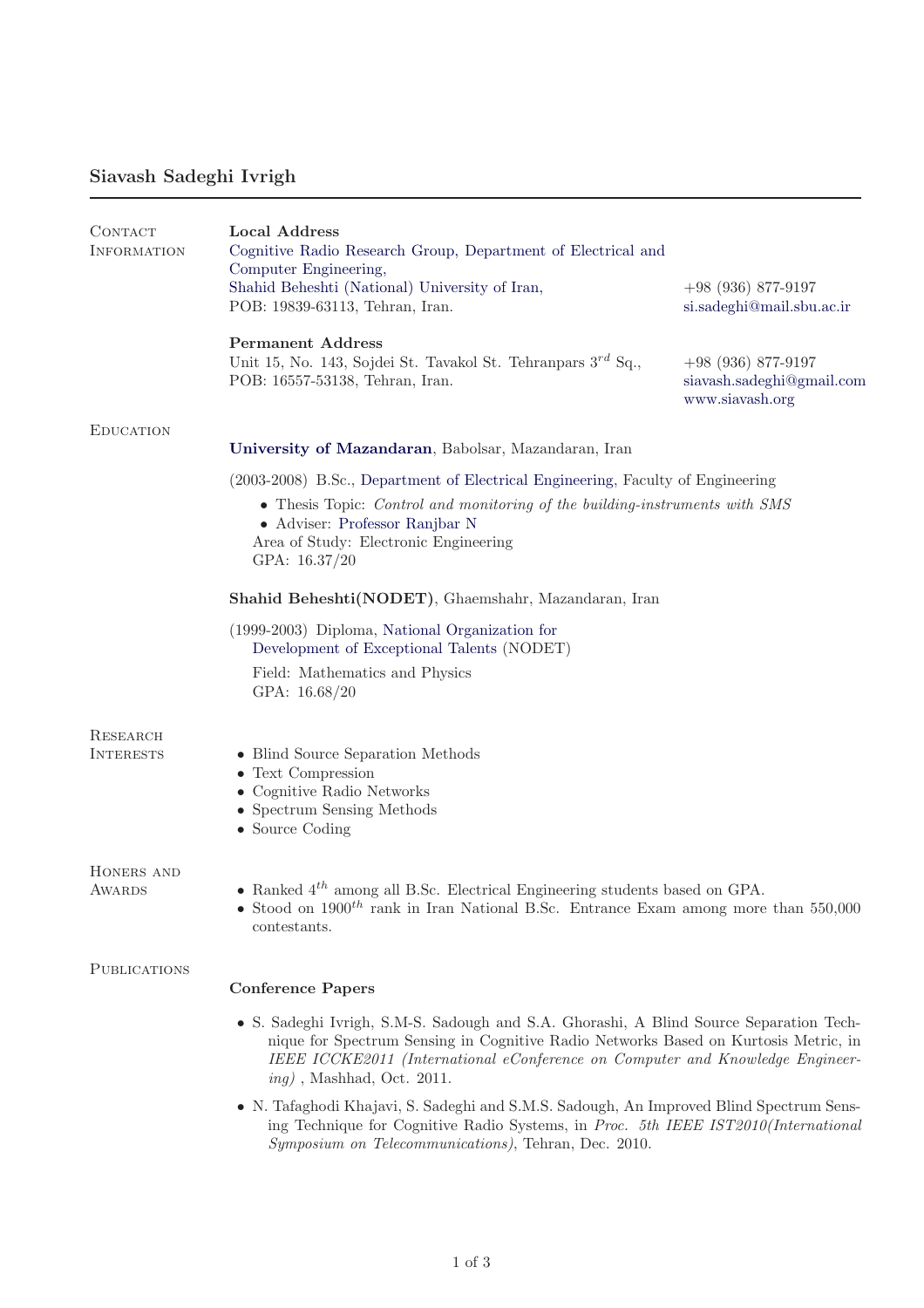#### Journal Papers

- S. Sadeghi Ivrigh, S.M-S. Sadough and S.A. Ghorashi, A Blind Source Separation-Based Positioning Algorithm for Cognitive Radio Systems, Research Journal of Applied Sciences, Engineering and Technology, Maxwell Scientific Organization, Indexed In ISI Thomson Accepted 2011
- N. Tafaghodi Khajavi, S. Sadeghi Ivrigh and S.M-S. Sadough, An Improved Blind Spectrum Sensing Technique for Cognitive Radio Systems International Journal of Information  $\mathcal{B}$ Communication Technology (IJICT), Accepted 2011
- N. Tafaghodi Khajavi, S. Sadeghi Ivrigh, S.M.S. Sadough, A Novel Framework for Spectrum Sensing in Cognitive Radio Networks *IEICE TRANSACTIONS* on *Communications*, Indexed In ISI Thomson, Vol.E94-B, Pages: 2600-2609, Sep. 2010.

#### **EXPERIENCES**

### Teaching

- MATLAB, University of science and culture, 2008.
- Mathematic I and Mathematic II, Kanoon Farhangi Amoozesh Institution, 2005.

#### Teaching Assistantship

- Signals and Systems, Department of Electrical Engineering, Mazandaran University , 2007.
- Telecommunication I, Department of Electrical Engineering, Mazandaran University , 2007.

#### Research Assistantship

- Cognitive Radio Research Group, Department of Electrical Engineering, Shahid Beheshti (National) University of Iran, 2010.
- Cooperation with Academic Technology Team, "Saman Ertebat Novin,", Roshd Center, Shahid Beheshti University

#### Work Experience

• Academic advisor in Electrical Engineering Department at Asredanesh Academic free school

#### Simulations

- Simulation of the Viterbi Algorithm for convolutional coding using MATLAB.
- Simulation of the Different Spectrum Sensing Techniques for Cognitive Radio Networks using MATLAB.
- Simulation of Differential Space Time Trellis Codes using IT++.
- Simulation of Spread Spectrum Communication Techniques with MATLAB

#### Presentations

- A Blind Source Separation Technique for Spectrum Sensing in Cognitive Radio Networks Based on Kurtosis Metric (In English), ICCKE2011, Online Presentation, Mashhad, Iran, Oct, 2011
- Spectrum Sensing for Cognitive Radio Networks, Cognitive Radio Research Group, Shahid Beheshti University, Dec, 2011.

# **SELECTED**

- COURSES Computer Programming,  $19.50/20$ , (Ranked  $2^{nd}$ ).
	- Electrical Circuits I, 19.50/20, (Ranked  $1^{st}$ ).
	- Electrical Circuits II, 19.50/20, (Ranked  $1^{st}$ ).
	- Signals & Systems, 19.50/20, (Ranked  $1^{st}$ ).
	- Telecommunications I, 18.50/20, (Ranked  $2^{nd}$ ).